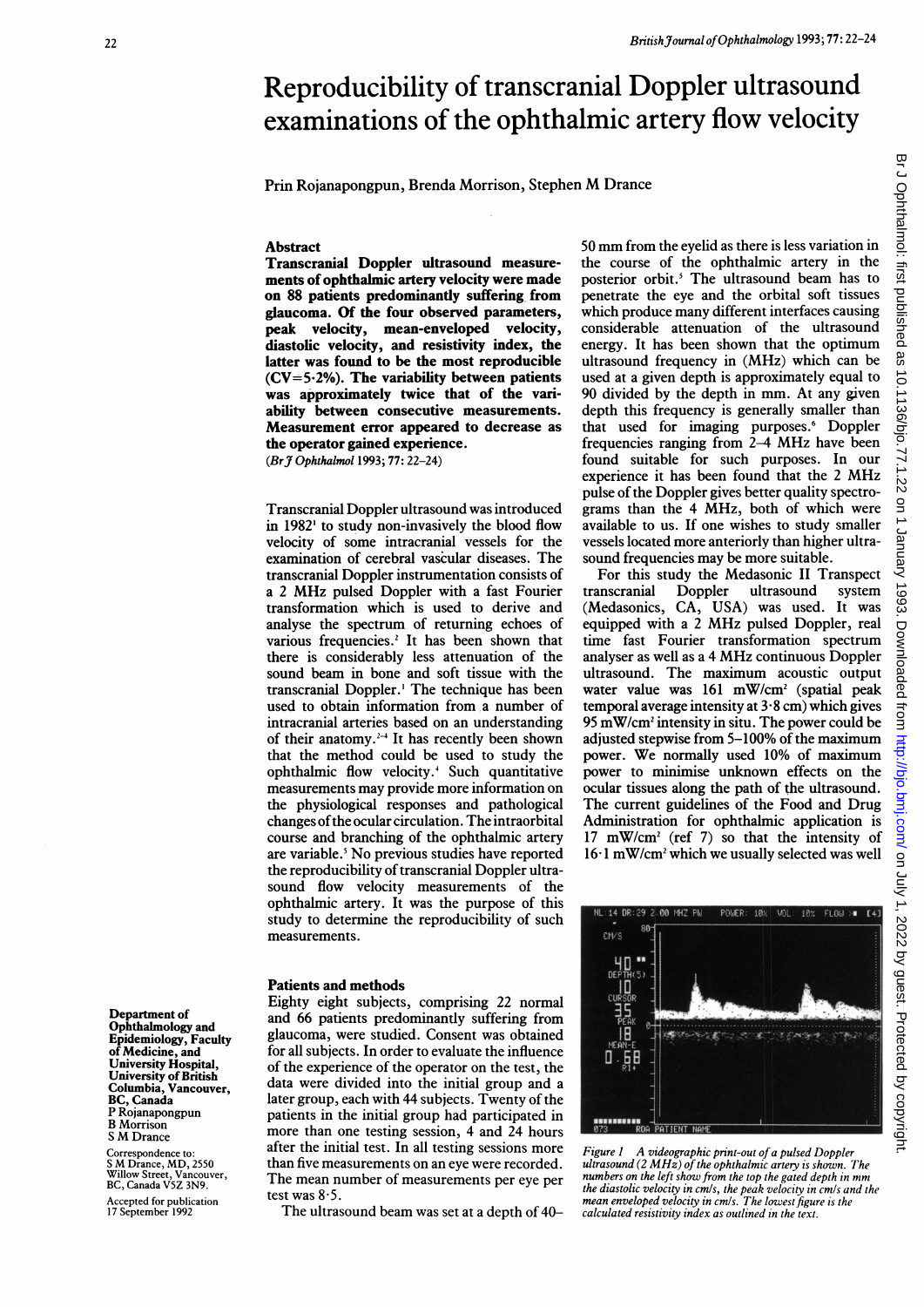under this safety limit. The unit employs a microprocessor, a black and white monitor, and a hard disc for data storage. Our system was also equipped with an extra colour monitor and a videographic printer. Peak flow velocity and the other parameters such as the mean-enveloped flow velocity, the pulsatility index, and resistivity index were calculated and updated automatically in real time on the display screen. A remote control foot switch facilitated the operation of the equipment.

All tests were performed by one of us (PR). The subjects were tested in the supine position. The transcranial Doppler transducer probe was placed over the upper eyelid approximately 5 minutes after patient rested to maximise cardiac stability. Ultrasound coupling gel was applied liberally. This technique for the examination of the transorbital approach is now widely accepted.48 In most cases the probe was placed on the superotemporal part of the eyelid. It was usually tilted approximately 20-30° to the sagittal plane and pointed towards the orbital apex. The gated depth was usually set at <sup>40</sup> mm and the volume sampled was 7-13 mm long. Adjustment of the angulation and the position of the probe as well as the gated depth and the subject's gaze were changed to optimise the displayed spectrogram. In almost all cases consistent and strong signals were obtained before recording. An audible pitch could be used as an additional guide once the operator had gained the necessary experience. The identification of the ophthalmic artery was based on the position of the probe, the depth of the sample volume, the direction of the flow, the relative flow velocity, and the instant observation of the spectrogram. The signal from the ophthalmic artery was normally recognised by its high resistance pattern. According to the Doppler equation the Doppler shift is proportional to the speed of the moving object,<sup>9</sup> in this case the blood flow velocity, which we wanted to measure. The angle between the line of motion and the observer has an effect on the Doppler shift. If the direction of the sound propagation is directly opposite to the flow direction, the maximum positive Doppler shift is obtained. It is difficult to determine the angle between the ultrasound beam and the direction of the ophthalmic artery since we had no duplex scanners which combine real-time cross-sectional ultrasound imaging with transcranial Doppler to help effectively to outline the ophthalmic artery. Allowing for a range of angles between the ultrasound and the course of the ophthalmic artery from 0-30' (cosine varying between <sup>1</sup> and  $0.86$ ) should give an error of less than 15% in most instances.'

The peak systolic blood velocity (peak), the mean-envelope velocity (Mean-E), end diastolic flow velocity, and the resistivity index were measured and calculated by the machine. Systolic blood velocity is defined as the maximum systolic peak velocity. The Mean-E velocity is defined as the mean of the peak frequency envelope which outlines all the frequency peaks forming a single signal in one cardiac cycle. End diastolic flow velocity is the minimum flow velocity at the end of the diastolic phase prior to the next cardiac cycle. The resistivity index is the

ratio of peak velocity minus diastolic velocity divided by peak velocity.

#### Statistical analysis

There were four potential sources of variability affecting the measurements; they were measurement error (residual), temporal variation (between tests), variability between patients, and difference between eyes of a patient. In order to assess the relative magnitude of the variability of these four factors, analysis of variance, using different design models, was carried out. The first analysis employed a nested three-factor design (patient, test, eye) with replication. Since all of the later patients underwent only one test, and with only one test it is impossible to estimate the variability between tests, only data from the initial group of 44 patients were included in this analysis.

The second analysis was <sup>a</sup> nested two-factor design (eyes nested within patients) with replication. The variance component associated with tests was not included in this model in order that the entire data set could be analysed under this model. In the case of those patients in the initial group who had participated in more than one.examination, one of their tests was randomly selected and only the measurements from that test were used.

Both analyses were performed on the four variables, peak velocity, mean-E velocity, diastolic velocity, and resistivity index. From the analysis of variance results, estimates of the components of variation were made. Coefficients of variation (CV) based on these components were then calculated by taking the square root of the component and dividing it by the group mean. In order to do this, it was necessary to determine the mean number of measurements per test, mean number of tests per patient, and mean number of eyes measured per test. Since the numbers varied from test to test and patient to patient, harmonic means rather than arithmetic means were used (see Appendix).

#### Results

Coefficients of variation for peak velocity, mean-E velocity, diastolic velocity, and resistivity index are shown in Table 1. These figures are based on 1447 measurements from the initial group of 44 patients, all of whom were examined more than once. It can be seen that for some of the parameters the interpatient CV is almost three times as great as the CV for the measurement. For the intermeasurement variability it can be seen that the least variation is shown by the peak velocity  $(CV=6.32%)$  whereas the

Table  $1$  Coefficient of variation (%) based on components of variance. Data from initial group of 44 patients ( $n=1447$ )

| Doppler parameter  | Components of variance |           |           |          |  |
|--------------------|------------------------|-----------|-----------|----------|--|
|                    | Measurement            | Test      | Eve       | Patient  |  |
| Peak velocity      | 6.32                   | 8.38      | $11 - 68$ | 17.69    |  |
| Mean-E velocity    | 7.85                   | 9.57      | 12.31     | 14.00    |  |
| Diastolic velocity | $10-01$                | $11 - 86$ | $11 - 71$ | 19.80    |  |
| Resistivity index  | 5.20                   | 3.82      | 3.53      | $9 - 20$ |  |